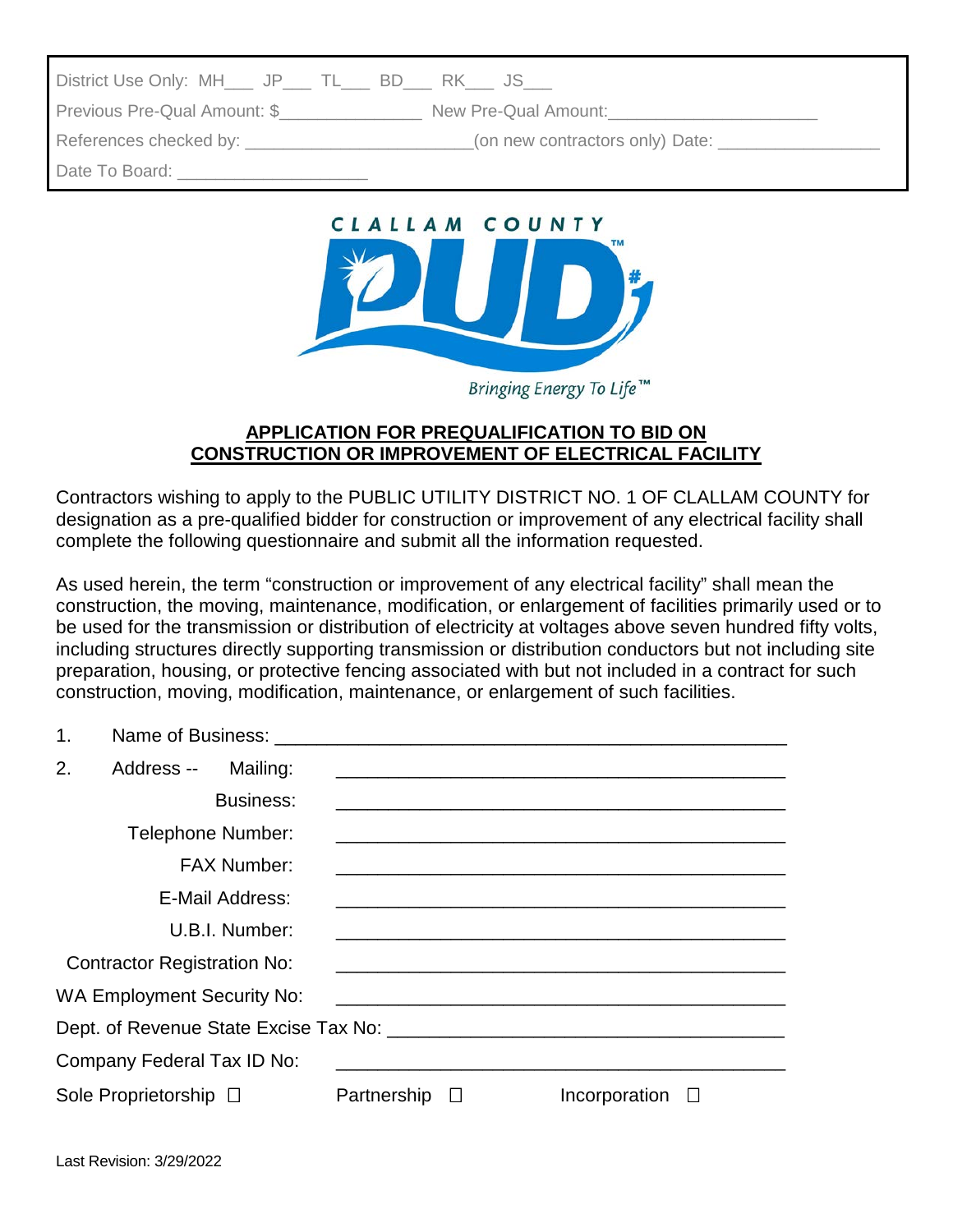3. If Applicant is a corporation:

a. State of incorporation: \_\_\_\_\_\_\_\_\_\_\_\_\_\_\_\_\_\_\_\_\_\_\_\_\_\_\_\_\_\_\_\_\_\_\_\_

b. Name and address of registered agent:

\_\_\_\_\_\_\_\_\_\_\_\_\_\_\_\_\_\_\_\_\_\_\_\_\_\_\_\_\_\_\_\_\_\_\_\_\_\_\_\_\_\_\_\_\_\_\_\_\_\_\_\_\_\_\_\_\_\_\_\_\_\_\_\_\_\_\_\_\_\_\_\_\_\_

\_\_\_\_\_\_\_\_\_\_\_\_\_\_\_\_\_\_\_\_\_\_\_\_\_\_\_\_\_\_\_\_\_\_\_\_\_\_\_\_\_\_\_\_\_\_\_\_\_\_\_\_\_\_\_\_\_\_\_\_\_\_\_\_\_\_\_\_\_\_\_\_\_\_

\_\_\_\_\_\_\_\_\_\_\_\_\_\_\_\_\_\_\_\_\_\_\_\_\_\_\_\_\_\_\_\_\_\_\_\_\_\_\_\_\_\_\_\_\_\_\_\_\_\_\_\_\_\_\_\_\_\_\_\_\_\_\_\_\_\_\_\_\_\_\_\_\_\_

\_\_\_\_\_\_\_\_\_\_\_\_\_\_\_\_\_\_\_\_\_\_\_\_\_\_\_\_\_\_\_\_\_\_\_\_\_\_\_\_\_\_\_\_\_\_\_\_\_\_\_\_\_\_\_\_\_\_\_\_\_\_\_\_\_\_\_\_\_\_\_\_\_\_

\_\_\_\_\_\_\_\_\_\_\_\_\_\_\_\_\_\_\_\_\_\_\_\_\_\_\_\_\_\_\_\_\_\_\_\_\_\_\_\_\_\_\_\_\_\_\_\_\_\_\_\_\_\_\_\_\_\_\_\_\_\_\_\_\_\_\_\_\_\_

\_\_\_\_\_\_\_\_\_\_\_\_\_\_\_\_\_\_\_\_\_\_\_\_\_\_\_\_\_\_\_\_\_\_\_\_\_\_\_\_\_\_\_\_\_\_\_\_\_\_\_\_\_\_\_\_\_\_\_\_\_\_\_\_\_\_\_\_\_\_

\_\_\_\_\_\_\_\_\_\_\_\_\_\_\_\_\_\_\_\_\_\_\_\_\_\_\_\_\_\_\_\_\_\_\_\_\_\_\_\_\_\_\_\_\_\_\_\_\_\_\_\_\_\_\_\_\_\_\_\_\_\_\_\_\_\_\_\_\_\_

c. Names and addresses of officers of the corporation and their length of time with corporation. Indicate by an "**\***" those authorized to sign contracts:

d. Number of years the corporation has been in business:

- 4. If Applicant is a partnership, state
	- a. Names and addresses of all partners:

b. Length of time partnership has been in business:

5. If Applicant is a sole proprietorship, how long have you been in business?

- 6. Number of years Applicant has performed the type of work for which Applicant is bidding: \_\_\_\_
- 7. Has the Applicant paid all current license fees to the State of Washington:

**(***circle one***) YES NO**

**License type:** Electrical Electrical License #

**General Construction \_\_\_\_** General License #

- 8. Attach a **general résumé** setting forth applicant's experience, technical qualifications, and organization's ability to perform the proposed construction.
- 9. Attach a **list of your supervisory personnel, their qualifications, and years of experience**. Also list the number and type of craftsmen available, and list equipment available for work.
- 10. Attach a **list of clients served over the last three (3) years** including their names, addresses, location of the jobs performed, and contract amounts of the larger contracts. Be sure to include all work done with other Washington public utility districts.
- 11. What is the maximum amount of work, expressed in dollars, which you consider you are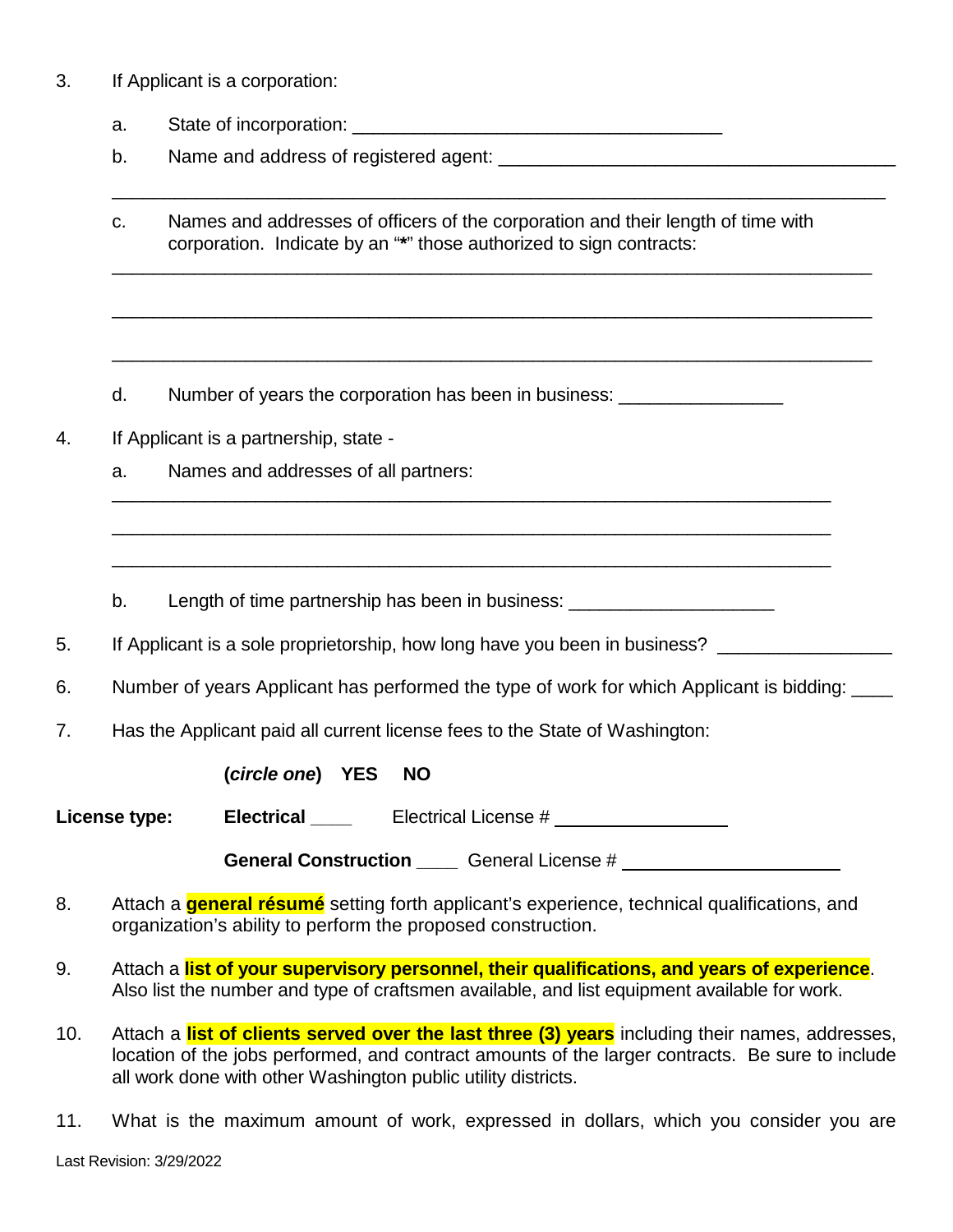capable of undertaking? \$

12. Set forth the name and address of Applicant's bank, including the branch and name of the individual in said bank to be contacted for financial reference.

\_\_\_\_\_\_\_\_\_\_\_\_\_\_\_\_\_\_\_\_\_\_\_\_\_\_\_\_\_\_\_\_\_\_\_\_\_\_\_\_\_\_\_\_\_\_\_\_\_\_\_\_\_\_\_\_\_\_\_\_\_\_\_\_\_\_\_\_\_\_\_\_\_\_

\_\_\_\_\_\_\_\_\_\_\_\_\_\_\_\_\_\_\_\_\_\_\_\_\_\_\_\_\_\_\_\_\_\_\_\_\_\_\_\_\_\_\_\_\_\_\_\_\_\_\_\_\_\_\_\_\_\_\_\_\_\_\_\_\_\_\_\_\_\_\_\_\_\_

\_\_\_\_\_\_\_\_\_\_\_\_\_\_\_\_\_\_\_\_\_\_\_\_\_\_\_\_\_\_\_\_\_\_\_\_\_\_\_\_\_\_\_\_\_\_\_\_\_\_\_\_\_\_\_\_\_\_\_\_\_\_\_\_\_\_\_\_\_\_\_\_\_\_

\_\_\_\_\_\_\_\_\_\_\_\_\_\_\_\_\_\_\_\_\_\_\_\_\_\_\_\_\_\_\_\_\_\_\_\_\_\_\_\_\_\_\_\_\_\_\_\_\_\_\_\_\_\_\_\_\_\_\_\_\_\_\_\_\_\_\_\_\_\_\_\_\_\_

\_\_\_\_\_\_\_\_\_\_\_\_\_\_\_\_\_\_\_\_\_\_\_\_\_\_\_\_\_\_\_\_\_\_\_\_\_\_\_\_\_\_\_\_\_\_\_\_\_\_\_\_\_\_\_\_\_\_\_\_\_\_\_\_\_\_\_\_\_\_\_\_\_\_

13. Set forth the names and addresses of three (3) clients who will act as references.

14. Attach your last fiscal year's complete financial statement **(Balance Sheet and Income Statement)**. You must also submit a letter from your bonding/surety company that identifies their capacity in aggregate and by project.

## **Note: Application for Pre-qualification will not be considered without last fiscal year's complete financial statement.**

- 15. Affirm that Applicant will pay wages and benefits for craftsmen employed on work that prevail in the locality of the work, as determined by the Department of Labor and Industries. (*Please write "affirm", if you agree*)
- 16. Affirm that Applicant will comply with government regulations regarding non-discrimination of employment and employment practices on the basis of sex, race, color, or national origin. \_\_\_\_\_\_\_\_\_\_\_\_ (*Please write "affirm", if you agree*)
- 17. APPLICANT RECOGNIZES AND AGREES THAT UNDER THE PROVISIONS OF RCW 54.04.085, IF THE DISTRICT COMMISSION DETERMINES THAT A PREQUALIFIED CONTRACTOR NO LONGER MEETS ALL OF THE REQUIREMENTS FOR PREQUALIFICATION STATUS, THE DISTRICT MAY REFUSE TO FURNISH THAT CONTRACTOR WITH A CONTRACT PROPOSAL FORM AND MAY REJECT ANY BID PROPOSAL SUBMITTED BY THAT CONTRACTOR.

(*Please write "affirm", if you agree*)

- 18. List all OSHA citations received over the past three years including:
	- Violation type
	- Date
	- Outcome and brief description of citation
	- Any fatal accidents
	- **MUST ATTACH OSHA 300 LOG FOR THE PREVIOUS 3 YEAR PERIOD**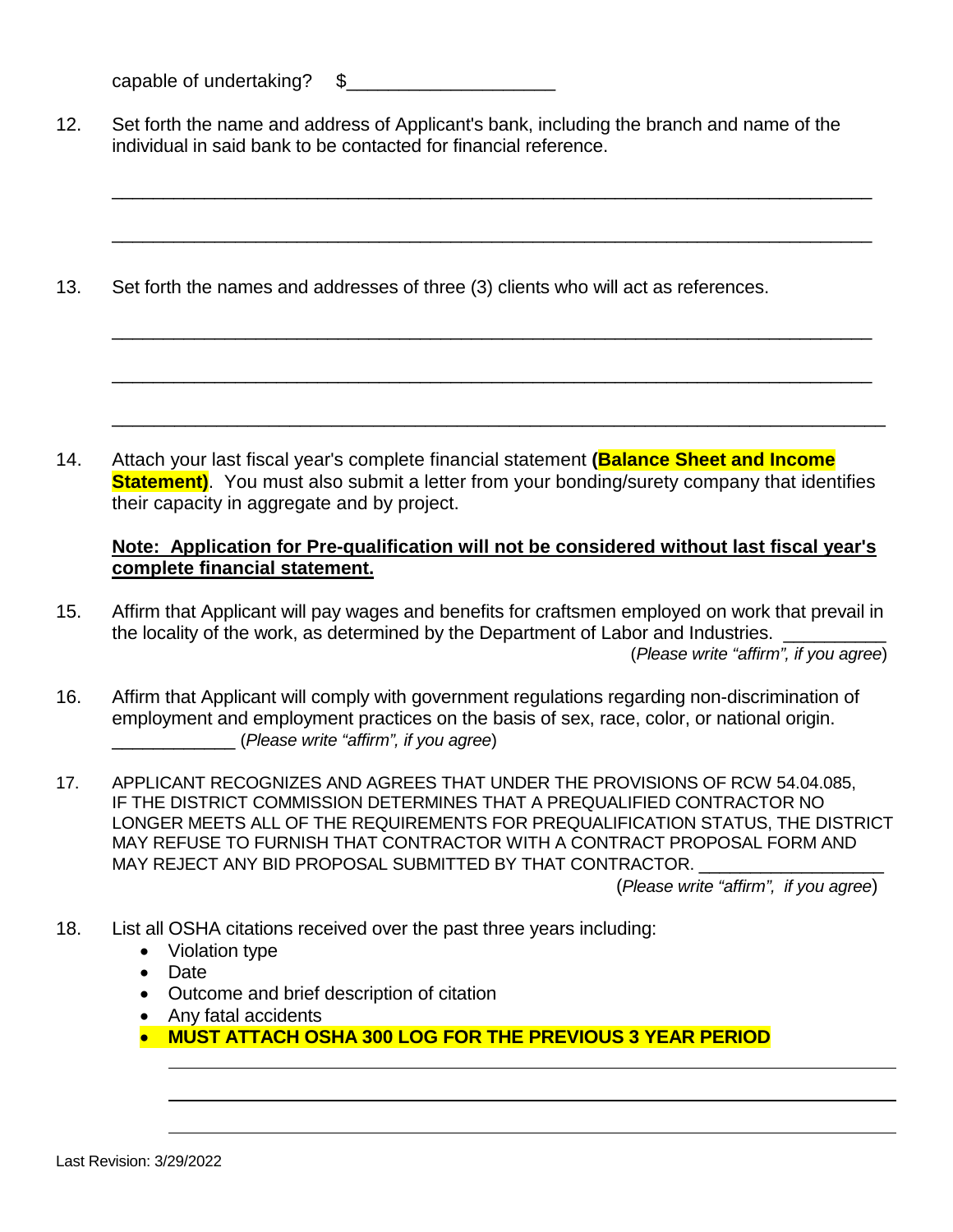- 19. Applicant confirms they are not on any State or Federal Suspended/Debarment lists. If for any reason applicant is placed on any State or Federal Suspended/Debarment lists, applicant must inform the District immediately and is banned from bidding on any project until the Suspension/Debarment is lifted and at the discretion of the District.
- For which of the following classes of work are you seeking prequalification? *Indicate by use of "X" in proper square.*

| А. | <b>DISTRIBUTION</b><br>1.<br>Hot Work - Overhead<br>2.<br><b>Overhead Construction</b><br>3.<br>Underground - Primary<br>4.<br>Underground - Secondary<br>5.<br>Plowing<br>6.<br>Trenching     | П<br>$\Box$<br>◻<br>□                |
|----|------------------------------------------------------------------------------------------------------------------------------------------------------------------------------------------------|--------------------------------------|
| В. | <b>TRANSMISSION</b><br>Wood or Fiberglass Poles<br>1.<br>2.<br><b>Steel Tower</b><br>3.<br><b>Steel or Concrete Poles</b><br>4.<br>Underground<br>5.<br><b>Stringing and Sagging Conductor</b> | П<br>п<br>$\Box$<br>$\Box$<br>$\Box$ |
| C. | POLE AND WOOD PRODUCT INSPECTION<br>Inspection and Treatment of Poles in Place<br>1.<br>2.<br>Inspection of New Crossarms and Poles                                                            | П<br>п                               |
| D. | <b>SUBSTATION</b><br>1.<br><b>Complete Installation</b><br>2.<br><b>Control Wiring and Metering</b><br>3.<br>Maintenance                                                                       | П<br>$\Box$<br>$\Box$                |
| Е. | <b>AREA AND STREET LIGHTING</b><br>Installation<br>1.<br>2.<br>Maintenance                                                                                                                     | П<br>$\Box$                          |
| F. | TREE TRIMMING AND BRUSHING<br>1.<br>Involving "Hot" Lines<br>2.<br>Not involving "Hot" Lines                                                                                                   | $\Box$                               |
| G. | <b>RIGHT-OF-WAY CLEARING</b>                                                                                                                                                                   | п                                    |
| Η. | <b>ENVIRONMENTAL CLEANUP SERVICES</b>                                                                                                                                                          | $\Box$                               |
| I. | MISCELLANEOUS (List any special class not covered above)                                                                                                                                       |                                      |

\_\_\_\_\_\_\_\_\_\_\_\_\_\_\_\_\_\_\_\_\_\_\_\_\_\_\_\_\_\_\_\_\_\_\_\_\_\_\_\_\_\_\_\_\_

\_\_\_\_\_\_\_\_\_\_\_\_\_\_\_\_\_\_\_\_\_\_\_\_\_\_\_\_\_\_\_\_\_\_\_\_\_\_\_\_\_\_\_\_\_